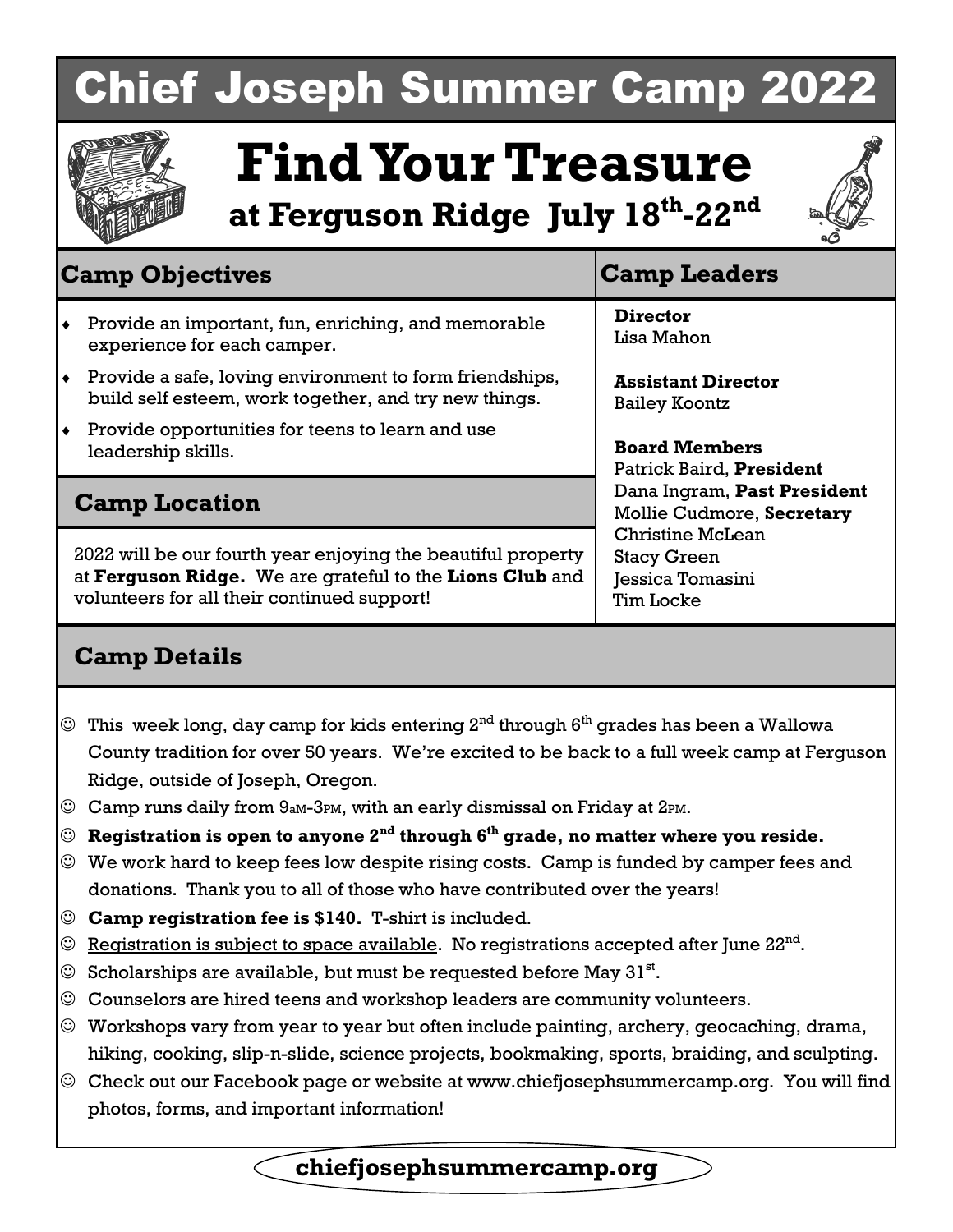# **Important CJSC Information**

 If you have any questions about registration or camp please contact our Director, Lisa Mahon, at 937-418-3620 (text or call) or email us at chiefjosephsummercamp@gmail.com.

 Remember camp tuition *includes* a t-shirt. Please circle desired size on your registration form to make sure your camper receives a t-shirt.

 $\Box$  It is important to us that every child who wants to come to camp has the means to. If you need to obtain a partial or full scholarship, please submit a completed registration form, a LETTER stating how much you can contribute, the reasons for the request, and any partial payment if you are able. **Scholarship deadline is May 31st. No late scholarship requests will be honored.**

Please register ASAP. Camper spots are filled on a first-come, first-served basis.

#### **NO REGISTRATION AFTER June 22nd!**

 **BUSES:** We will utilize buses again this year. Safety is our number one priority at camp, and we continue to improve the safety of the campers traveling to and from camp. Campers will be required to check-in with a volunteer when getting on a bus at stops and when loading from camp to return home at the end of the day. Please complete the bus questions on the registration form so we can make preparations for a smooth loading of buses. Please reduce switching buses as much as possible.

#### **BUS SCHEDULE**

#### *Please be 15 minutes early to drop off and pick up! These are the times buses will LEAVE the stop!*

- $\Rightarrow$  Wallowa Elementary School Leave 8 AM/Return 4:00 PM
	- $\Rightarrow$  Lostine~Crow's Store Leave 8:15 AM/Return 3:45 PM
- $\Rightarrow$  Enterprise High School Leave 8:30 AM/Return 3:30 PM
- $\Rightarrow$  Joseph Elementary School Leave 8:45 AM/Return 3:15 PM

# **Registration Checklist**

- Fill out the enclosed two-sided registration form. Please make sure the information on the front and back **is legible, complete, and signed**.
- $\Box$  Enclose a check for \$140 and any donation before June  $22^{nd}$ .
- $\Box$  Use separate registration forms for each child.
- Additional forms are available at our local schools, Carpet One in Enterprise, Goebel's Service Station in Wallowa, or online at www.chiefjosephsummercamp.org.
- If requesting a scholarship, include a LETTER stating how much you can contribute (include that amount) and the reasons for the request. **Scholarship deadline is May 31st.**
- **Final registration deadline is June 22nd.** No registrations after the deadline. All mailed and dropped off forms must be received by June  $22<sup>nd</sup>$ , so please mail early.
- Mail your payment and/or scholarship request or donation along with completed registration forms to Chief Joseph Summer Camp (CJSC), PO Box 147, Enterprise, Oregon 97828 or drop off at **Carpet One on Hurricane Creek Road in Enterprise or Goebel's Service Station in Wallowa.**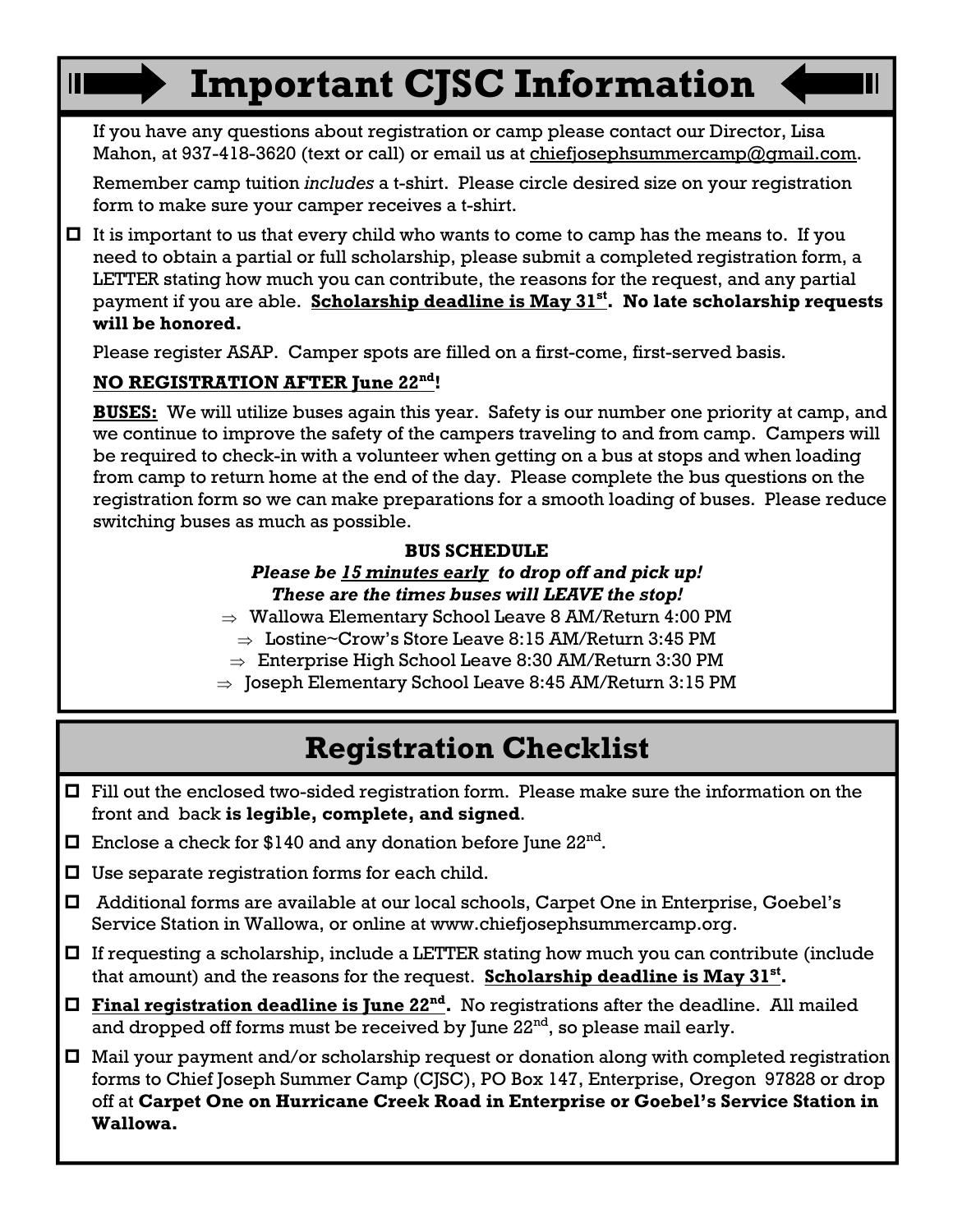| <b>CJSC Registration Card~PLEASE READ CAREFULLY</b>                                                                                                                                                                                        |
|--------------------------------------------------------------------------------------------------------------------------------------------------------------------------------------------------------------------------------------------|
| Grade Going Into ________                                                                                                                                                                                                                  |
| (circle 1) Girl Boy                                                                                                                                                                                                                        |
|                                                                                                                                                                                                                                            |
|                                                                                                                                                                                                                                            |
|                                                                                                                                                                                                                                            |
|                                                                                                                                                                                                                                            |
| <b>T-shirt included! Size (<u>circle 1</u>)</b> YOUTH M YOUTH L AD S AD M AD L AD XL                                                                                                                                                       |
| If your child will be riding the DAILY BUS to and from camp please complete this section:                                                                                                                                                  |
| What town will your child be picked up and dropped off daily (circle 1)?                                                                                                                                                                   |
| WALLOWA LOSTINE ENTERPRISE<br><b>JOSEPH</b>                                                                                                                                                                                                |
|                                                                                                                                                                                                                                            |
|                                                                                                                                                                                                                                            |
| We regularly take photos around camp to share on our website and Facebook page. If you do not want                                                                                                                                         |
| your child's photo used please check the box. We will blur their face in photos they are in.                                                                                                                                               |
|                                                                                                                                                                                                                                            |
| If you're willing and able to help a child who cannot afford camp with a donation of any<br>amount, please indicate the amount you have enclosed towards our scholarship fund.<br>THANK YOU! \$                                            |
| <b>Emergency Information &amp; Medical Release</b>                                                                                                                                                                                         |
| All medications must be held and dispensed by CJSC Staff with the exception of inhalers.                                                                                                                                                   |
| Phone _____________                                                                                                                                                                                                                        |
| Child's Physician 2008 2009 2010 2020 2021 2022 2022 2022 2023 2024 2022 2023 2024 2025 2026 2027 2028 2029 20                                                                                                                             |
|                                                                                                                                                                                                                                            |
|                                                                                                                                                                                                                                            |
| Date of Last Tetanus Booster New York Charles and Charles Charles and Charles Charles Charles and Charles Charles Charles Charles and Charles Charles Charles Charles and Charles Charles Charles Charles Charles Charles Char             |
| In case of emergency, I understand every effort will be made to contact parent or guardian of<br>camper. In the event I cannot be reached, I hereby authorize CJSC staff to secure appropriate<br>medical treatment for my child as named. |
| Parent Signature<br>Date                                                                                                                                                                                                                   |
| <b>Return Completed Forms &amp; Checks for \$140</b>                                                                                                                                                                                       |
| Mail Forms & Checks To: CJSC, PO Box 147, Enterprise, OR 97828                                                                                                                                                                             |
| Drop Off By June 22 <sup>nd</sup> At: Carpet One in Enterprise or Goebel's Service Station in Wallowa.                                                                                                                                     |
| PLEASE FILL OUT AND SIGN BOTH SIDES OF THIS PAPER.                                                                                                                                                                                         |